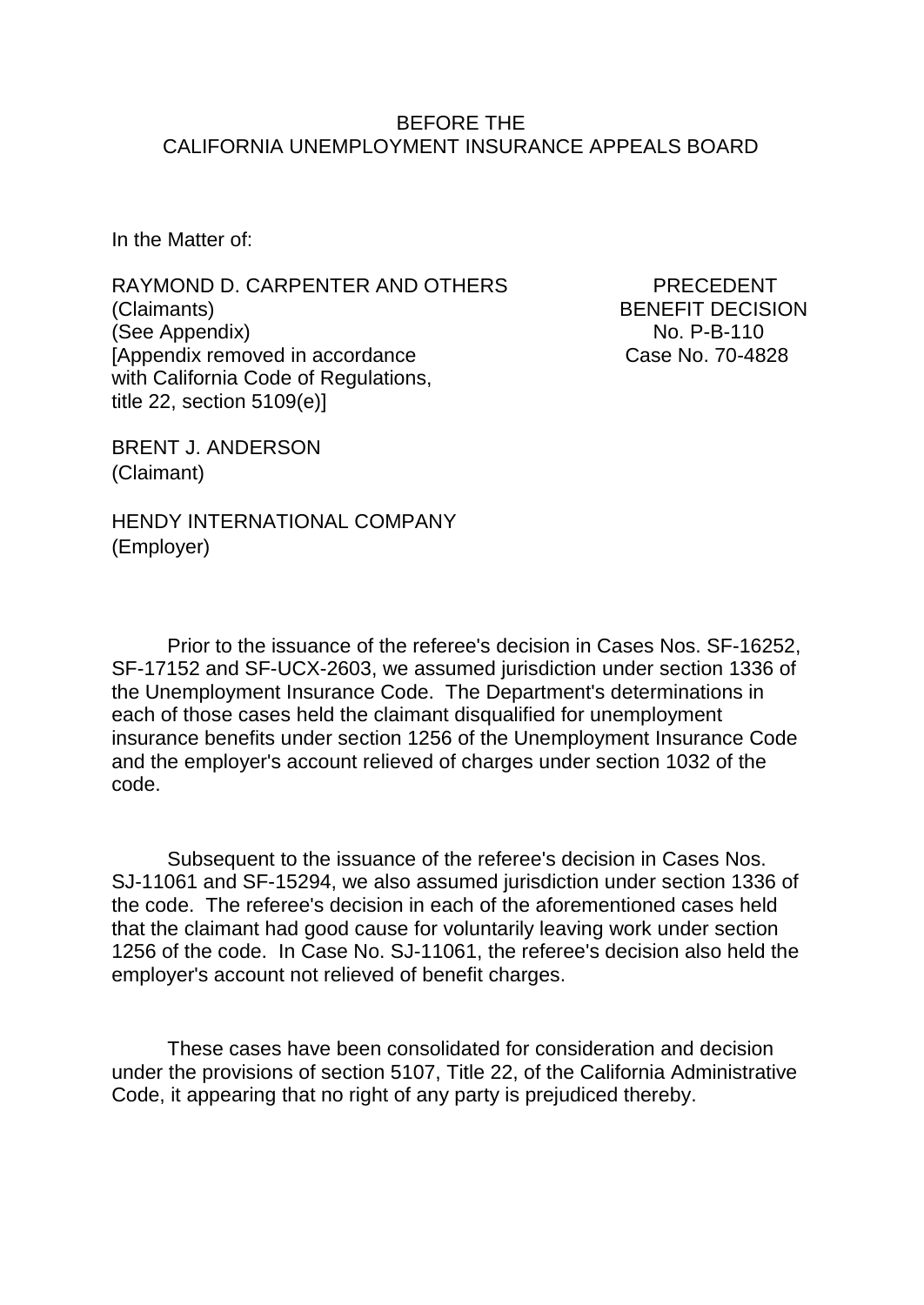## STATEMENT OF FACTS

Each of the claimants herein, prior to becoming unemployed, worked for the employer aboard one of its ships. The claimants were all members of the Sailors Union of the Pacific. They sailed under a Class "B" permit. The union rules and collective bargaining agreements to which the union is a party require "B" permit men to leave their ship after 90 days. However, the employer herein was not a signatory to these agreements. Each of the claimants worked for the employer until their 90 days of work were completed. They then left their ships and filed claims for unemployment benefits. In some cases the claimants were told by union patrolmen that their time was up and they had to leave the ship. In other cases the claimants knew that they had worked a total of 90 days and left their work in accordance with their understanding that it was their obligation to leave their work at that time. There is no evidence in any of the cases to show that the employer participated in bringing an end to the claimant's limited employment. Each of the claimants was of the opinion that if they had not left their work at the end of 90 days, they would run the risk of being expelled from the union as most of the work for seamen is controlled by the union.

## REASONS FOR DECISION

Section 1256 of the Unemployment Insurance Code provides that an individual is disqualified for benefits, and sections 1030 and 1032 of the code provide that the employer's reserve account may be relieved of benefit charges if the claimant left his most recent work voluntarily without good cause.

We held in Appeals Board Decision No. P-B-27 that there is good cause for the voluntary leaving of work where the facts disclose a real, substantial and compelling reason of such nature as would cause a reasonable person genuinely desirous of retaining employment to take similar action.

In a long series of decisions spanning a period of many years this board has given attention to situations involving seamen who leave their vessels either under the terms of a collective bargaining agreement or in obedience to union rules. In Benefit Decision No. 5078, where the leaving was the result of a unilaterally imposed union rule, we held that the claimant's leaving was voluntary and without good cause. In that case the claimant was a permit man required to abide by the rules and regulations laid down by the union membership, one rule requiring that permit men make only one voyage and then leave their ship at the conclusion of the voyage so that jobs might be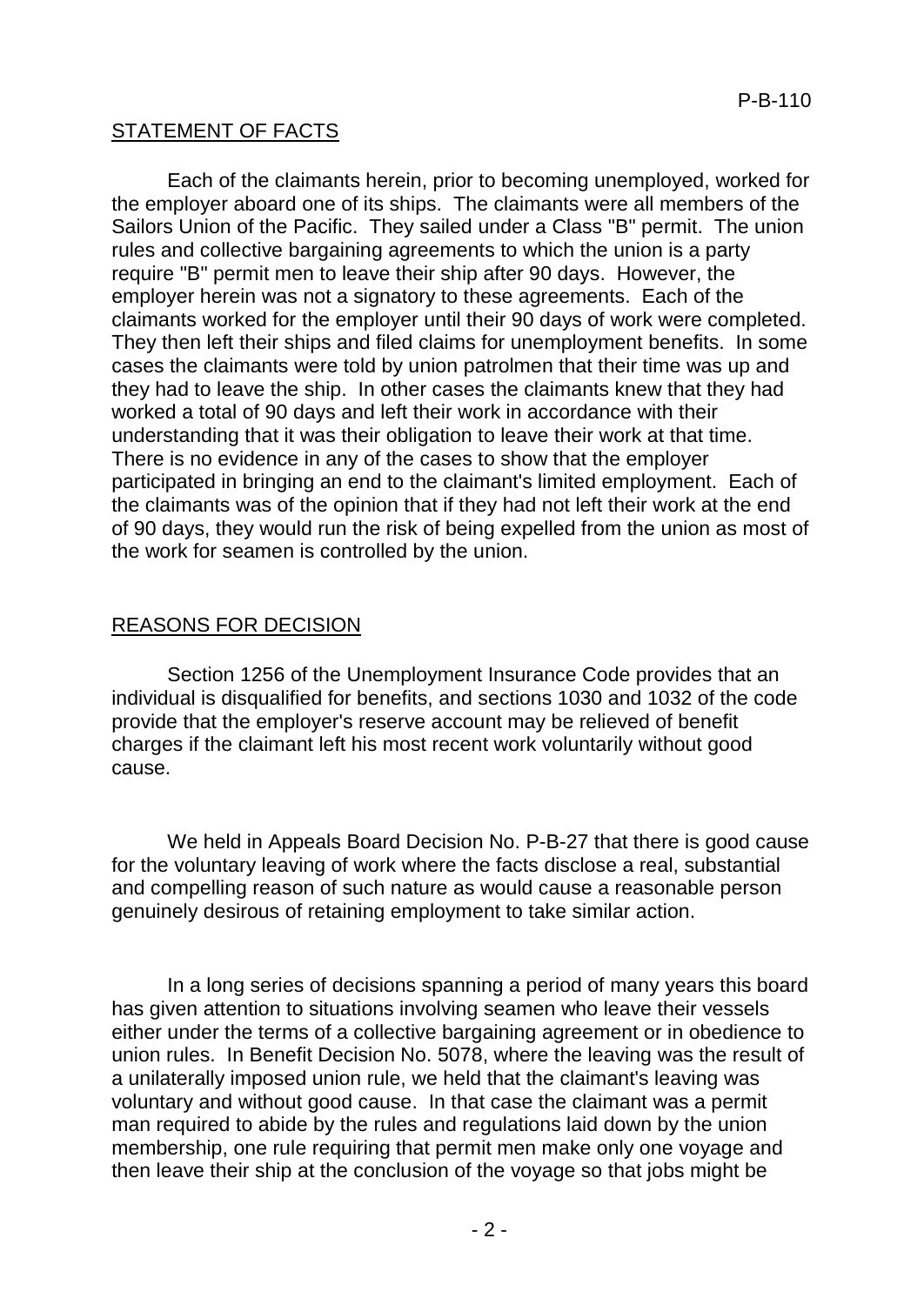rotated among the union membership in order to keep the majority of the permit men employed. This rule was not mentioned in the collective bargaining agreement and the agreement disclosed no intention of the employer to recognize or be bound by the rule.

In reviewing that portion of the predecessor provision to what is now section 1256 of the code and the language of the legislature in dealing with claimants who voluntarily leave their employment without good cause, this board recognized the public policy set forth in the first section of the act (now section 100 of the code) that benefits be paid to unemployed persons who are unemployed "through no fault of their own." We stated in Benefit Decision No. 5078:

"A suspension of benefits under Section 58(a)(1) can be supported only if a claimant left his most recent work, did so voluntarily, and acted without good cause in so doing. In Matter of Rumore, Benefit Decision 4709, a case involving a seafaring claimant who left his work under somewhat the same conditions as are here presented, we said: 'It would be anomalous to say that an independent agency can terminate an employee without any act on the part of the employer to bring about such a result.' In Matter of Nelidov, Benefit Decision 4725, a similar case, we said: 'If the claimant had been removed from the ship by his union . . . such act cannot be deemed to be a termination of his employment by his employer.' The record in the instant case shows that the appellant took no action respecting the claimant's severance from work suggestive of a termination at its instance. The claimant's services were satisfactory; he was neither laid off, dismissed, nor discharged; the vacancy left by him was filled by a replacement provided by the Union, and the ship shortly sailed on another voyage with the claimant's replacement aboard. In paying the claimant off, the appellant merely accepted, without acquiescing in, the situation created by the claimant when he elected to leave the ship in compliance with the union's one-voyage rule. The implication is clear that continuing employment on the CHANNING was available to the claimant and that he could have remained at work on that ship had he chosen to do so.

"Section 2(c) of the collective bargaining agreement heretofore mentioned gave to the appellant a right to retain the claimant in employment at the conclusion of the voyage in issue, and to the claimant a right to remain in such employment.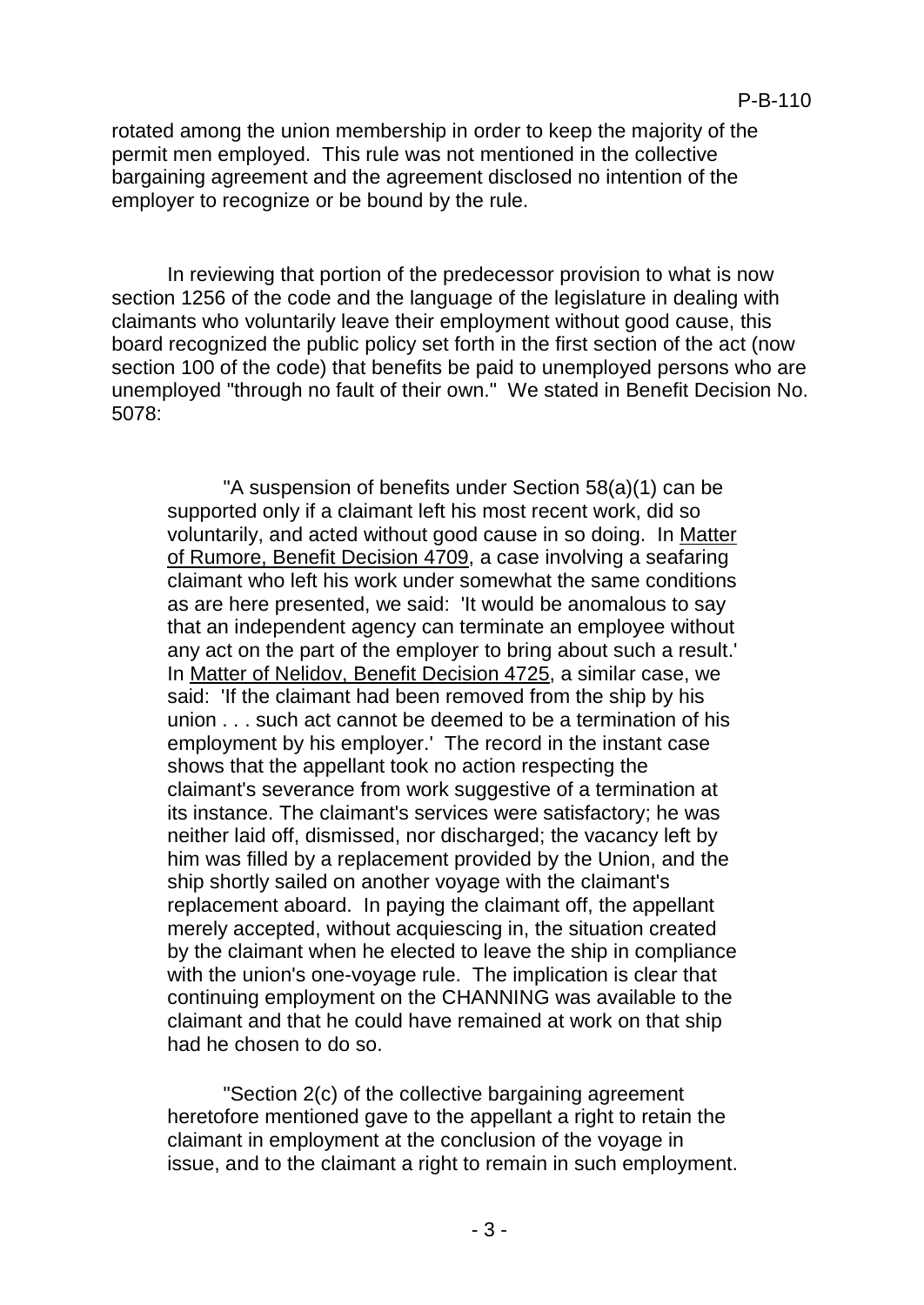This provision of the agreement by its terms becomes operative if and when both the employer and the employee 'desire' employment to continue. There is nothing in the record tending to show that the appellant was unwilling to allow the claimant to continue in employment; the evidence points rather to the contrary. On the other hand, the record does show that the claimant would not and did not ship over on the CHANNING for the sole reason that to do so would violate the aforesaid union rule. The claimant, by failing or refusing to exercise his contractual right to remain in the appellant's employ, elected to separate himself from employment and therefore left his work voluntarily within the meaning of Section 58(a)(1) of the Act. (Bodinson Manufacturing Company v. C.E.C., 17 Cal. (2d) 321.)"

We noted that the volitional test of Bodinson Manufacturing Company v. C.E.C., 17 Cal. (2d) 321 applied to the claimant since he himself elected to separate himself from his employment. We went on to state that we recognized a claimant in such circumstances was caught between Scylla and Charybis - he risked the loss of unemployment insurance benefits or risked the loss of returning to gainful employment in the future if he refused to obey the unilateral rule - but stated:

". . .We have no authority to, nor do we pass upon the propriety of the union rule. It may be properly assumed, however, that the union had the right to make and to enforce the rule within its membership, and that the claimant was within his legal rights in observing it. Neither do we consider nor pass upon the propriety of the objective of the rule, though it may be observed in passing that a 'spread-the-work' program is not necessarily an 'employment stabilization' program (see Section 1 of the Act). As was pointed out in Barclay-White v. Board of Review, supra, 'while the legislature (in passing the Pennsylvania Unemployment Insurance Act) indicated a sympathetic and proper respect for labor organizations, the purpose of the Act was not to further their objectives as such. The Act stands impartial between organized labor and industry in the evolution of their relations one with the other . . .' (See also Matson Terminals v. C.E.C. 24, Cal. (2d) 695 and Grace and Company v. C.E.C. 24 Cal. (2d) 720)

"The standards which determine eligibility and disqualification for benefits are those set forth in the Act and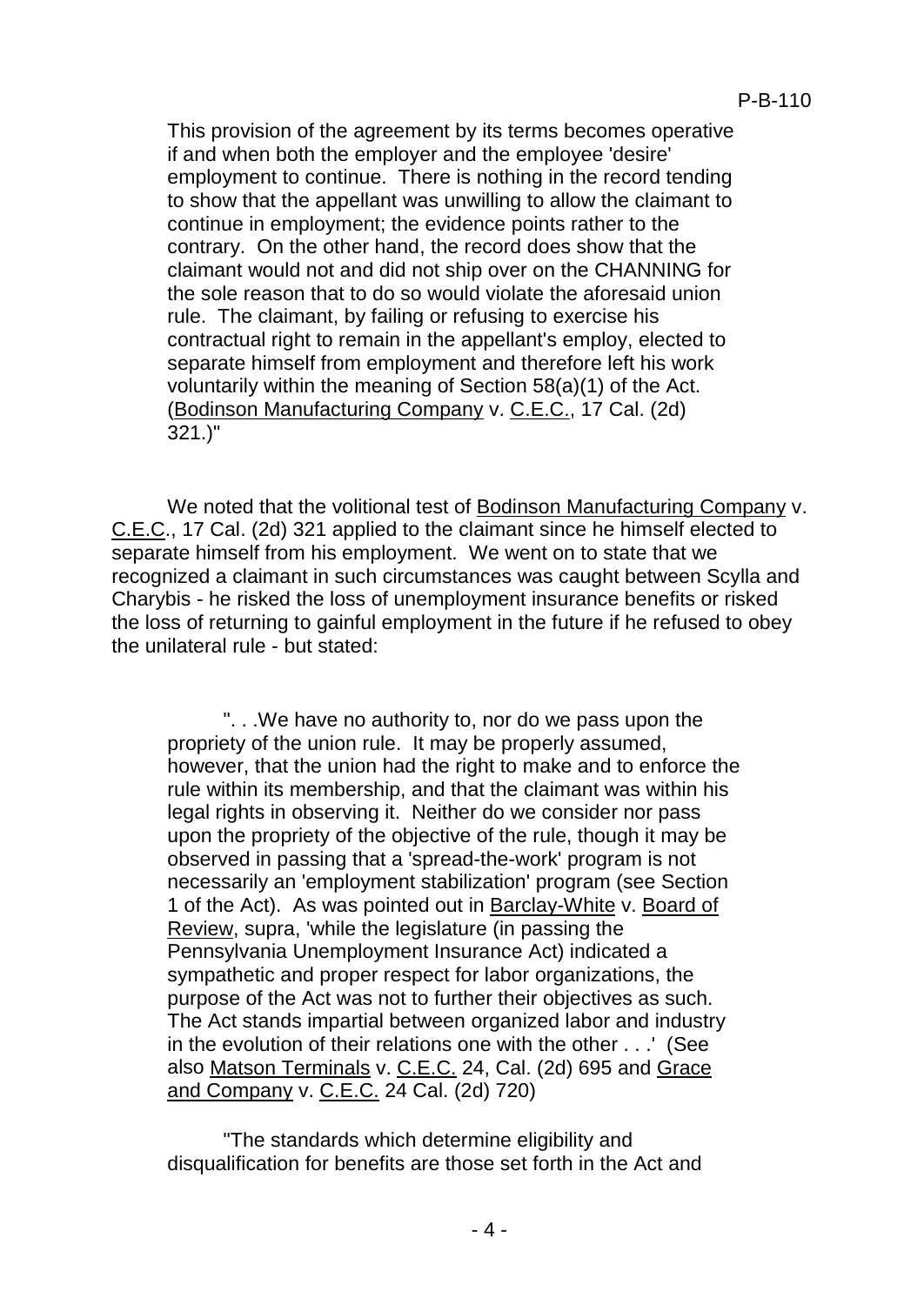none other. The Legislature alone has the power to establish these standards, and they may not be varied by private action, rule or agreement. 'Nothing in the Act suggests that a union or a group of employers or anyone else may add to or subtract from the standards laid down in the Act itself . . . A group of individuals cannot secure higher privileges merely by adopting a rule which binds them to a certain course of conduct' (Bigger v. Delaware U.C.C. (Del.) 46 Atl. (2d) 137). In Bodinson Manufacturing Company v. C.E.C., supra, it was urged that the crossing of the picket lines would have jeopardized future employment by exposing workers who did so to expulsion from their unions. It is contended in the instant case that the loss of future employment would have been a very real prospect should the claimant have remained in employment. Yet the California Court, in a decision which this Board has consistently followed, found this plea no barrier to a denial of benefits. The Court thus recognized what has been called 'an economic fact of life', but held in effect that it did not control over legislative standards for determining eligibility to benefits. It is a fair assumption that the Court meant by this holding that, however legitimate and effective an 'economic fact of life' might be in its proper sphere, it had no application in the field of unemployment insurance where its affect was to nullify a positive legislative declaration relating to benefit eligibility."

One of the more recent decisions of this board holding that where the leaving of work is the result of a rule jointly promulgated by the union and the employer there is an involuntary separation which does not subject the claimant to disqualification under section 1256 of the code, is Benefit Decision No. 6613. This case sets forth the historical antecedents to the rotational rule which results in the spreading of available work to the maximum number of seamen and reasons that when the employer has entered into an actual agreement rather than mere acquiescence with the rule and in so doing takes an affirmative role in bringing about the claimant's separation from employment then the claimant has left work involuntarily although the initial reason for the rule may be the same in both instances. The rationale is well stated in the following quotation from an earlier case (Benefit Decision No. 6590):

"The collective bargaining agreement is equally binding upon both of the parties herein (Barber v. California Employment Stabilization Commission, et al. (1954) (hearing denied February 24, 1955) 130 Cal. App. 2d 7, 278 P. 2d 762).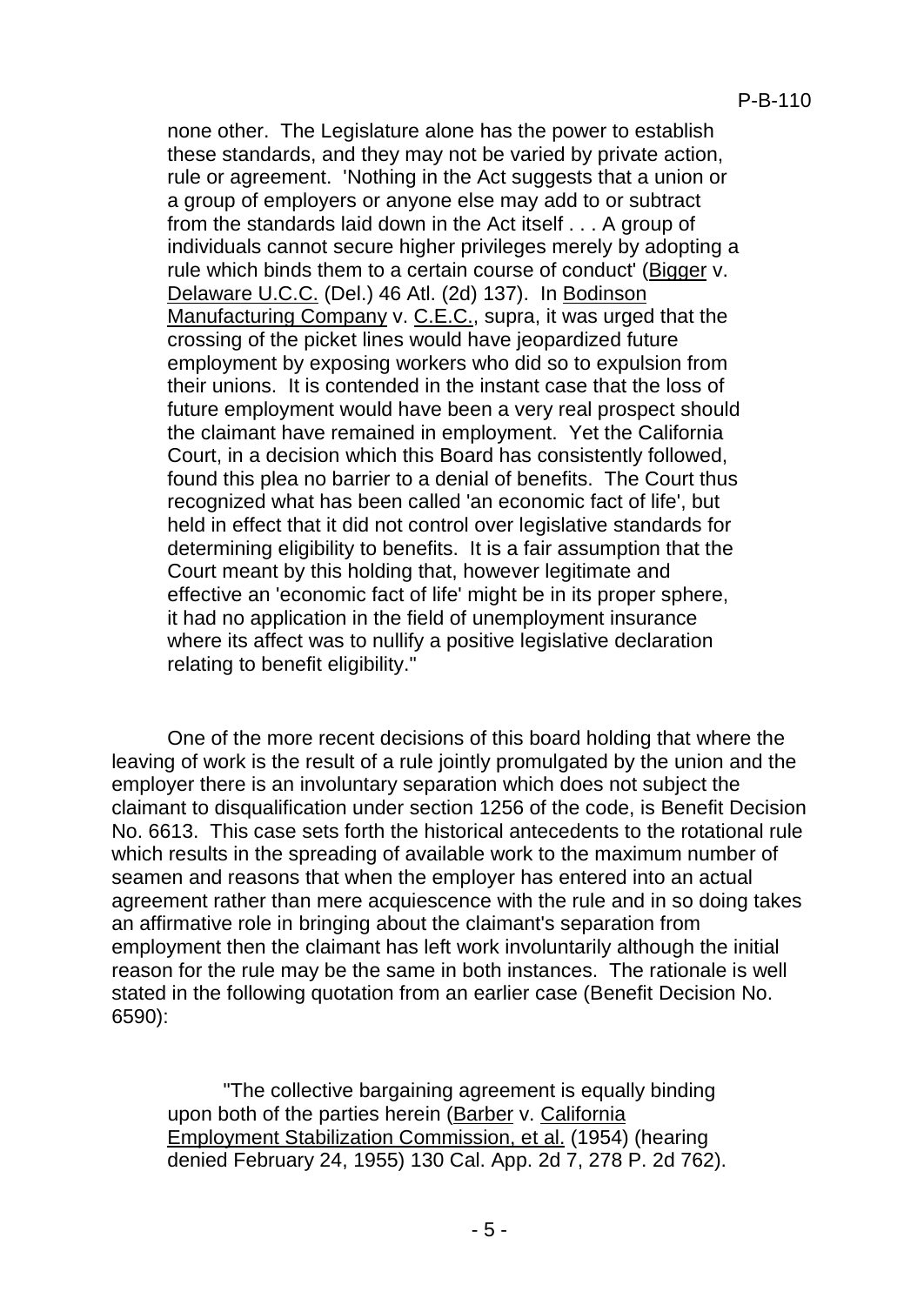We must therefore consider the pertinent provisions of the agreement in order to determine the category within which the claimant's separation from work falls. Under the terms of the contract, the claimant agreed to furnish his services to the employer for a limited time; and the employer agreed to provide work for the claimant for the same limited time. Neither party could do more without violating the terms of the collective bargaining agreement. Under these circumstances, we conclude that the employment relationship simply ended in accordance with the terms of the agreement. Since there was no leaving of work voluntarily without good cause, and no discharge for misconduct connected with the work, section 1256 of the code is not applicable. The same conclusion applies to section 1030 of the code (Ruling Decisions Nos. 1 and 13). Therefore, the employer's account may not be relieved of charges under section 1032 of the code."

In Benefit Decision No. 6613 this board was supported in its conclusion by the then recently handed down decision in Douglas Aircraft Company, Inc. v. California Unemployment Insurance Appeals Board, et al., 4 Cal. RetrRepr. 723; and, in quoting with approval from the Douglas decision, we held that an employee could not be deprived of a statutory right to unemployment compensation benefits merely because a collective bargaining agreement enforced a bilateral rule that the claimant would be separated from employment by a certain date. Though noting certain factual distinctions between Douglas and Benefit Decision No. 6590, we found the legal conclusions in Douglas were applicable to the case then before it.

Courts in other jurisdictions have denied claimants compensation when their unemployment was due to a unilaterally imposed work rule. (See Anson v. Fisher Amusement Corporation (1958), 254 Minn., 93, 93 NW 2nd 815; Blakeslee v. Admin. Unemployment Compensation Act, 25 Conn. Supp. 290; 203 A. 2d 119 (Sup. Ct. 1964)) One of the more recent cases in California which dealt with the problem of a bilateral work rule where the union and the employers were signatory to an agreement that the seamen would leave work after a certain period of time was considered in Pacific Maritime Association v. California Unemployment Insurance Appeals Board (1965), 236 Cal. App. 2d 325, 45 Cal. Rptr. 892. The court in that case read the Douglas case as establishing a precedent that in all cases of unemployment due to a collective bargaining agreement, the only relevant factor is whether the employee wanted to continue working. The court looked into the circumstances at the time of leaving and considered whether the claimant desired to continue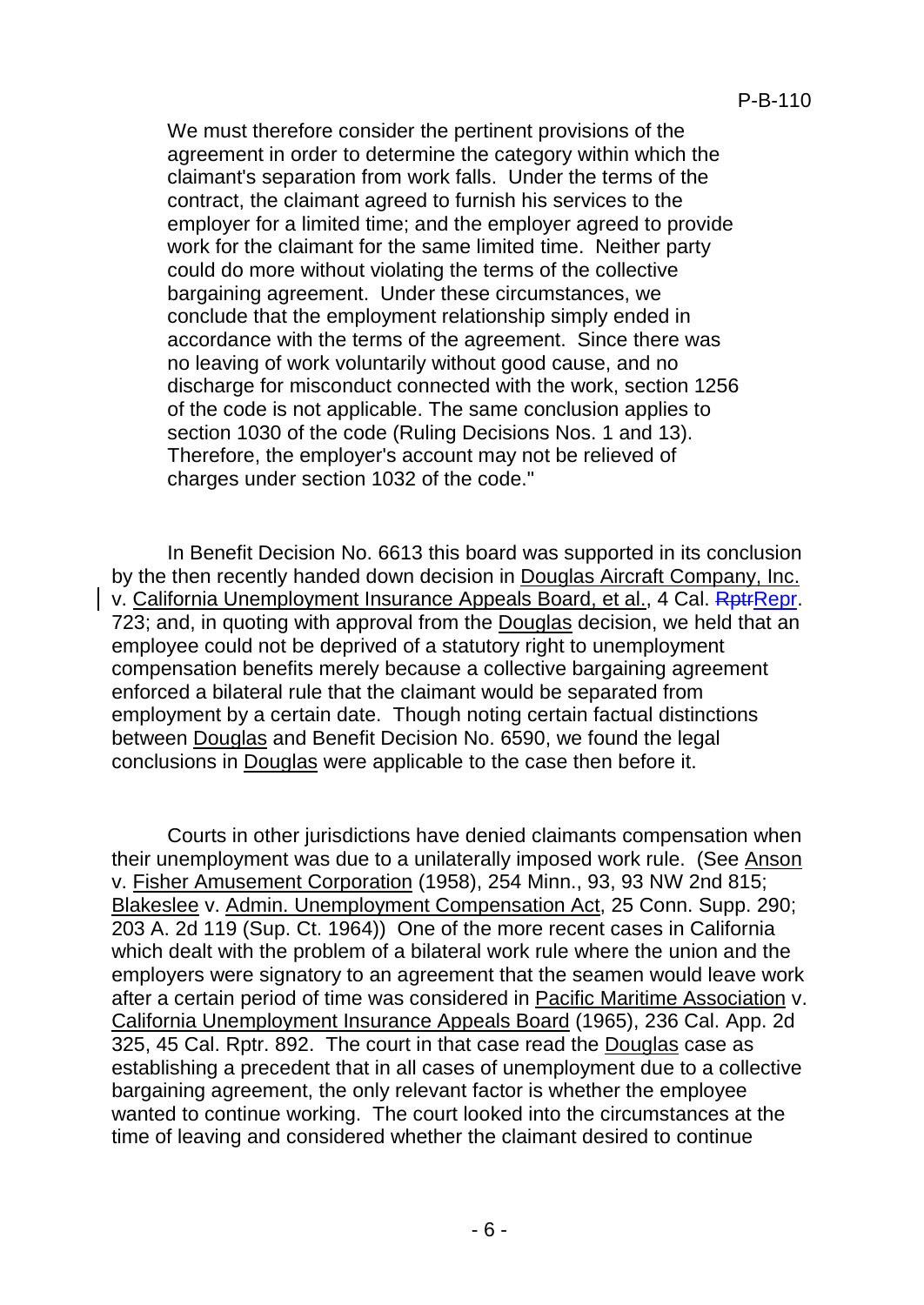working and could have done so except for the collective bargaining agreement.

The claimants herein took work whereby they were required to accept the unilaterally imposed work rule that at the completion of 90 days of employment, they would no longer be entitled to ship on the employer's vessels. The employer did not agree to such an arrangement. In such a situation the claimants are bound to accept the disadvantages as well as the advantages of union membership. Therefore, what at first appears to be termination of employment without exercise by the claimants of their own volition is no more than the result of a voluntary act upon the part of the claimants, when they knowingly enter into the employment relationship on that basis.

The "factual matrix" test used in the Douglas and Pacific Maritime Association cases comes into play in the unilaterally imposed work rule situation. However, the employer does not participate or formally agree to the severance of the employment relationship. Each of the claimants herein could theoretically have remained on board ship except for their obedience to the rule imposed by the union. Their leaving was voluntary. The issue is whether they left with good cause.

Good cause depends upon compelling reasons for leaving employment, reasons which may and often are extraneous to the actual work environment. The compulsion of no further dispatch is a formidable reason for leaving work work, of this we have no doubt. But just as the desperately ill claimant who is unable to continue work and who leaves on advice of his physician may be disqualified for benefits because he does not request an available leave of absence - a condition subsequent, in effect, which negates "good cause" and bars recovery - so too in the present cases where as a condition precedent the claimants took work voluntarily, they accepted the conditions of employment voluntarily and then left work voluntarily, they must subsequently be denied benefits. Other well-known illustrations might be cited to buttress this point. The analogy used is sufficient. The test is clear:

"Section 100 of the California Unemployment Insurance Code provides, in part, 'for the compulsory setting aside of funds to be used for a system of unemployment insurance providing benefits for persons unemployed through no fault of their own. . . . .' (Emphasis added.) This is not a mere preamble to the code section. It is an integral part of it. This is